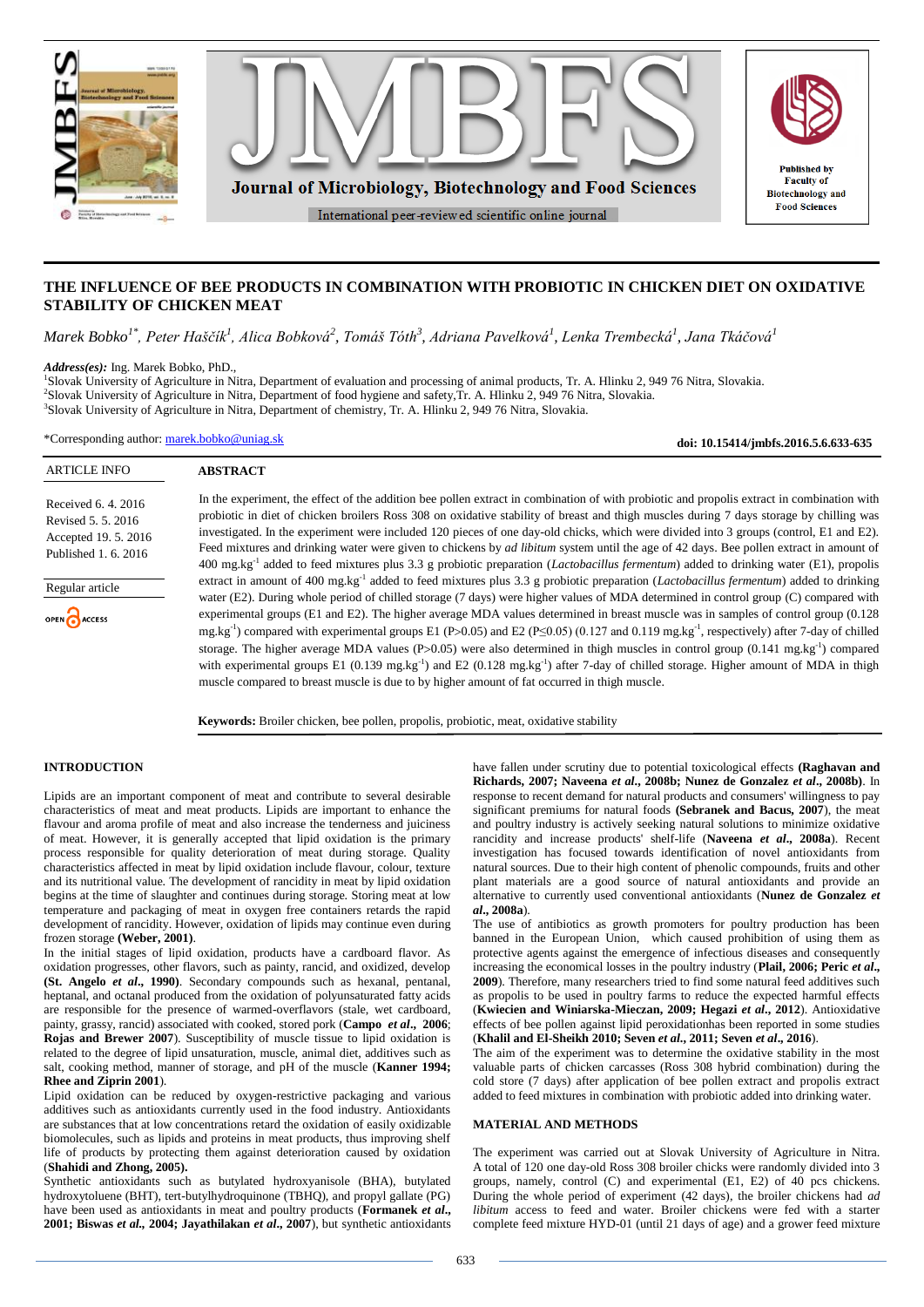HYD-02 (from  $22<sup>nd</sup>$  to  $42<sup>nd</sup>$  day of age). The nutrient content of basal diet is given Table 1. The feed mixtures were produced without any antibiotic preparations and coccidiostats. All the groups were fed with the same feed mixtures. However, chickens in the control group were fed with basal diet containing no special supplement, while the diet of chickens in experimental groups contained the dietary supplements as follows: 1. bee pollen extract in amount of 400 mg.kg<sup>-1</sup> added to feed mixtures and 3.3 g probiotic preparation added to drinking water (E1 group), 2. propolis extract in amount of 400 mg.kg-1 added to feed mixtures and 3.3 g probiotic preparation added to drinking water (E2 group). The groups were kept under the same conditions. In the experiment, the probiotic preparation based on *Lactobacillus fermentum* (1.10<sup>9</sup> CFU per 1 g of bearing medium) was used. Bee pollen and propolis had origin in the Slovak Republic. The extracts were prepared according to **Krell (1996**). At the end of feeding (day  $42<sup>th</sup>$ ), 20 pcs chickens were selected from each group for slaughter analysis. To determine changes in lipid degradation (determination of thiobarbiturates numbers, TBA), the samples of breast and thigh muscles were deboned, packed into polyethylene bags and stored for 7 days at 4 °C. TBA values expressed in number of malondialdehyde were measured in the process of first storage day of  $1<sup>st</sup>$ ,  $3<sup>rd</sup>$ ,  $5<sup>th</sup>$ and 7<sup>th</sup> day. TBA number was determined by **Marcinčák et al. (2004)**. Absorbance of samples was measured on UV-VIS spectrophotometer T80 (PG Limeted Instruments, UK) at a wavelength of 532 nm, the translation results on the amount of malondialdehyde (MDA) in 1 kg samples. The data processing was performed by SAS software (version 9.3, SAS Institute Inc., USA. Variationstatistical values (mean and standard deviation) were calculated and significant differences between the groups were determined using F-test and t-test.

| <b>Table 1</b> Nutrient content of basal diet $(g.kg^{-1})$ |  |
|-------------------------------------------------------------|--|
|-------------------------------------------------------------|--|

| <b>Table 1</b> INDITION CONCILE OF Dasal GIGT (g.Kg) |                                        |  |  |  |  |  |
|------------------------------------------------------|----------------------------------------|--|--|--|--|--|
| <b>Starter HYD-01</b><br>(1 to 21 day)               | <b>Grower HYD-02</b><br>(22 to 42 day) |  |  |  |  |  |
| 211.43                                               | 191.02                                 |  |  |  |  |  |
| 30.35                                                | 29.80                                  |  |  |  |  |  |
| 25.63                                                | 20.42                                  |  |  |  |  |  |
| 8.19                                                 | 7.23                                   |  |  |  |  |  |
| 6.66                                                 | 5.79                                   |  |  |  |  |  |
| 1.59                                                 | 1.53                                   |  |  |  |  |  |
| 13.52                                                | 14.13                                  |  |  |  |  |  |
| 12.04                                                | 12.09                                  |  |  |  |  |  |
|                                                      |                                        |  |  |  |  |  |

#### **RESULTS AND DISCUSSION**

The results of the oxidation stability measured in breast and thigh muscle of chickens Ross 308 during 7 days storage at 4 °C are shown in Table 2. Our results are in accordance with **Marcinčák** *et al.* **(2010)** who, after slaughtering and processing of poultry samples also show low values of MDA. During chilled storage of the breast and thigh muscles (7 days) were detected increased contents of MDA in comparison to the first day of storage. During the whole testing period of chilled storage of breast and thigh muscles were higher values of MDA measured in control group compare to experimental groups. The higher average value of MDA measured in breast muscle of broiler chickens Ross 308 was in samples of control group  $(0.128 \text{ mg} \cdot \text{kg}^{-1})$  compared to experimental groups E1and E2 (0.127 and 0.119 mg.kg<sup>-1</sup>, respectively) after 7-day of chilled storage. Significantly higher values (P≤0.05) of MDA on the end of storage were determined in control group compare to group E2.

Trend of oxidation stability in thigh muscle of chickens Ross 308 was during 7 days of chilled storage similar to that in breast muscle. The higher average values of MDA measured in thigh muscle were in samples of control group (0.141 mg.kg<sup>-1</sup>) compared to experimental groups  $E1(0.139 \text{ mg} \cdot \text{kg}^{-1})$  and  $E2$  $(0.128 \text{ mg} \cdot \text{kg}^{-1})$ . We have not found statistically significant differences (P>0.05) between testing groups after 7-day of chilled storage. However, during the whole testing period of chilled storage was the trend with lower MDA values in experimental groups, where significant differences (P≤0.05) were between control and E1 group  $(0.042 \text{ and } 0.028 \text{ mg} \cdot \text{kg}^{-1})$ , respectively) in 1<sup>st</sup> day of storage. Higher concentration of MDA in thigh muscle compare to breast muscle is due to by higher amount of fat passes into thigh muscle.

Achieved results of oxidation stability determined in chicken meat of hybrid combination Ross 308 after addition antioxidants in their diet are in accordance with **Betti** *et al***. (2009)** and **Yasin** *et al.* **(2012).**

The possibilities of using alternative feed supplements containing various antioxidant active substances for poultry which increase the oxidation stability of the meat during its period of chilling storage are presented in studies of **Ahadi** *et al***. (2010), Karaalp and Genc (2013).**

Degradation pathways of fatty substances play one of the main causes of foods deterioration and unpleasant odours. This factor is also responsible for the loss of sensory properties such as flavour, texture, appearance, nutritional value of food, increases the drop losses, pigment, polyunsaturated fatty acids, fat-soluble vitamins, reduces the quality of meat intended for human consumption and ultimately reduces its stability, shelf life and safety **(Ramos Avila** *et al***., 2013**).

Higher concentration of antioxidants in poultry meat has the effect on reducing lipid oxidation reported by **Rojas and Brewer (2007)**, **Smet** *et al.* **(2008)** and **Doolaege** *et al.* (2012), i.e. there is a reduction in MDA values during chilling storage, which was confirmed by our results.

Aditionally, similar values were in study of **Bobko** *et al.* **(2015a, b)** who found higher oxidative stability of chicken meat in breast and thigh muscles after application of bee products (bee pollen and propolis) as well as other feed supplements when compared with control group. Significantly higher oxidative stability (P≤0.05) of chicken meat after storage by cooling and freezing found also **Haščík** *et al***. (2014)** after propolis extract application in an amount 600 and 800 mg.kg-1 feed mixture that is in accordance with results in the present study, where we also found the highest stability in the group with propolis extract addition (E2) in the most valuable parts of chicken carcass.

| <b>Table 2</b> Effect of storage $(4 \degree C)$ on the concentration of malondial dehyde |
|-------------------------------------------------------------------------------------------|
| $(mg.kg^{-1})$ in breast and thigh muscle (mean $\pm SD$ )                                |

| Time of              |                                | Groups                          |                                |
|----------------------|--------------------------------|---------------------------------|--------------------------------|
| storage              | Control                        | E1                              | E2                             |
| <b>Breast muscle</b> |                                |                                 |                                |
| $Day - 1$            | $0.035 \pm 0.009^{\circ}$      | $0.030 \pm 0.002$ <sup>a</sup>  | $0.020 \pm 0.009^a$            |
| $\bf{D}$ av - 3      | $0.048 \pm 0.005^a$            | $0.043 \pm 0.003$ <sup>a</sup>  | $0.040 \pm 0.002$ <sup>a</sup> |
| $Day - 5$            | $0.083 \pm 0.005$ <sup>a</sup> | $0.081 \pm 0.010^{\text{a}}$    | $0.077 \pm 0.009$ <sup>a</sup> |
| $\bf{D}$ av - 7      | $0.128 \pm 0.004$ <sup>a</sup> | $0.127 \pm 0.009$ <sup>ab</sup> | $0.119 \pm 0.010^b$            |
| <b>Thigh muscle</b>  |                                |                                 |                                |
| $\bf{D}$ av - 1      | $0.042 \pm 0.002$ <sup>a</sup> | $0.028 \pm 0.003^b$             | $0.029 \pm 0.003$ <sup>a</sup> |
| $Day - 3$            | $0.058 \pm 0.005^a$            | $0.052 \pm 0.012$ <sup>a</sup>  | $0.048 \pm 0.012$ <sup>a</sup> |
| $Day - 5$            | $0.096 \pm 0.011$ <sup>a</sup> | $0.094 \pm 0.011$ <sup>a</sup>  | $0.090 \pm 0.015$ <sup>a</sup> |
| $Day - 7$            | $0.141 \pm 0.018$ <sup>a</sup> | $0.139 \pm 0.022$ <sup>a</sup>  | $0.128 \pm 0.016$ <sup>a</sup> |

**Legend**: Mean values in the same lines with different superscripts (a, b) are significantly different at P≤0.05 level

### **CONCLUSION**

Results achieved in the experiment showed that the addition of bee pollen and propolis extracts in feed mixtures in combination with probiotic added into drinking water for broiler chickens Ross 308 had positive effect on the reduction of oxidative processes in the breast and thigh muscles during 7-days of chilling storage.

**Acknowledgments:** This work was supported by VEGA 1/0025/17.

### **REFERENCES**

Ahadi, F., Chekani-Azar, S., Shahryar, H. A., Lotfi, A., Mansoub, N. H., & Bahrami, Y. (2010). Effect of Dietary Supplementation with Fish Oil with Selenium or Vitamin E on Oxidative Stability and Consumer Acceptability of Broilers Meat. *Global Veterinaria*, *4*, 216-221.

Barbosa-Pereira L., Bilbao A., Vilches P., Angulo I., LLuis J., Fité B., Paseiro-Losada P., & Cruz J. M. (2015). Brewery waste as a potential source of phenolic compounds: optimisation of the extraction process and evaluation of antioxidant and antimicrobial activities. Food Chemistry, 145, 19and antimicrobial activities. *Food Chemistry*, *145*, 19- 19[7.http://dx.doi.org/10.1016/j.foodchem.2013.08.033](http://dx.doi.org/10.1016/j.foodchem.2013.08.033)

Betti, M., Schneider, B. L., Wismer, W. V., Carney, V. L., Zuidhof, M. J., & Renema, R. A. (2009). Omega-3-enrichedbroilermeat: 2. Functionalproperties, oxidativestability, and consumeracceptance. *Poultry Science*, *88*, 1085- 109[5.http://dx.doi.org/10.3382/ps.2008-00158](http://dx.doi.org/10.3382/ps.2008-00158) 

Biswas, A. K., Keshri, R. C., & Bisht, G. S. (2004). Effect of enrobing and antioxidants onquality characteristics of precooked pork patties under chilled and<br>frozen storage conditions *Meat* Science 66 733frozen storage conditions. *Meat* Science, 66, 74[1.http://dx.doi.org/10.1016/j.meatsci.2003.07.006](http://dx.doi.org/10.1016/j.meatsci.2003.07.006) 

Bobko, M., Haščík, P., Bobková, A., Pavelková, A., Tkáčová, J., & Trembecká, L. (2015a). Lipid Oxidation In Chicken Meat After Application Of Bee Pollen Extract, Propolis Extract And Probiotic in their Diets. *Potravinarstvo*, *9*(1), 342- 346[. http://dx.doi.org/10.5219/495](http://dx.doi.org/10.5219/495)

Bobko, M., Haščík, P., Tóth, T., Kňazovická, V., Mellen, M., Bobková, A., & Tkáčová, J. (2015b). Oxidative Stability of Chicken Meat after Application Phytogenic Additives in their Diet. *Journal of Microbiology, Biotechnology and Food Sciences*, *special 3*, 14-17. <http://dx.doi.org/10.15414/jmbfs.2015.4.special3.14-17>

Campo, M. M., Nute, G. R., Hughes, S. I., Enser, M.,Wood, J. D., & Richardson, R. I.(2006). Flavor perception of oxidation in beef. *Meat Science,*72, 303-31[1.http://dx.doi.org/10.1016/j.meatsci.2005.07.015](http://dx.doi.org/10.1016/j.meatsci.2005.07.015) 

[Doolaege, E. H.](http://www.ncbi.nlm.nih.gov/pubmed/?term=Doolaege%20EH%5BAuthor%5D&cauthor=true&cauthor_uid=22196091)[, Vossen, E.](http://www.ncbi.nlm.nih.gov/pubmed/?term=Vossen%20E%5BAuthor%5D&cauthor=true&cauthor_uid=22196091)[, Raes, K.,](http://www.ncbi.nlm.nih.gov/pubmed/?term=Raes%20K%5BAuthor%5D&cauthor=true&cauthor_uid=22196091) [De Meulenaer, B.](http://www.ncbi.nlm.nih.gov/pubmed/?term=De%20Meulenaer%20B%5BAuthor%5D&cauthor=true&cauthor_uid=22196091)[, Verhé, R.](http://www.ncbi.nlm.nih.gov/pubmed/?term=Verh%C3%A9%20R%5BAuthor%5D&cauthor=true&cauthor_uid=22196091)[, Paelinck,](http://www.ncbi.nlm.nih.gov/pubmed/?term=Paelinck%20H%5BAuthor%5D&cauthor=true&cauthor_uid=22196091)  [H.,](http://www.ncbi.nlm.nih.gov/pubmed/?term=Paelinck%20H%5BAuthor%5D&cauthor=true&cauthor_uid=22196091) & [De Smet, S.](http://www.ncbi.nlm.nih.gov/pubmed/?term=De%20Smet%20S%5BAuthor%5D&cauthor=true&cauthor_uid=22196091) (2012). Effect of rosemary extract dose on lipid oxidation,

colour stability and antioxidant concentrations, in reduced nitrite liver pâtés.*Meat Science*, *90*, 925-931. <http://dx.doi.org/10.1016/j.meatsci.2011.11.034>

Formanek, Z., Kerry, J. P., Higgins, F. M., Buckley, D. J., Morrissey, P. A., & Farkas, J. (2001). Addition of synthetic and natural antioxidants to alphatocopheryl acetate supplemented beef patties: Effects of antioxidants and